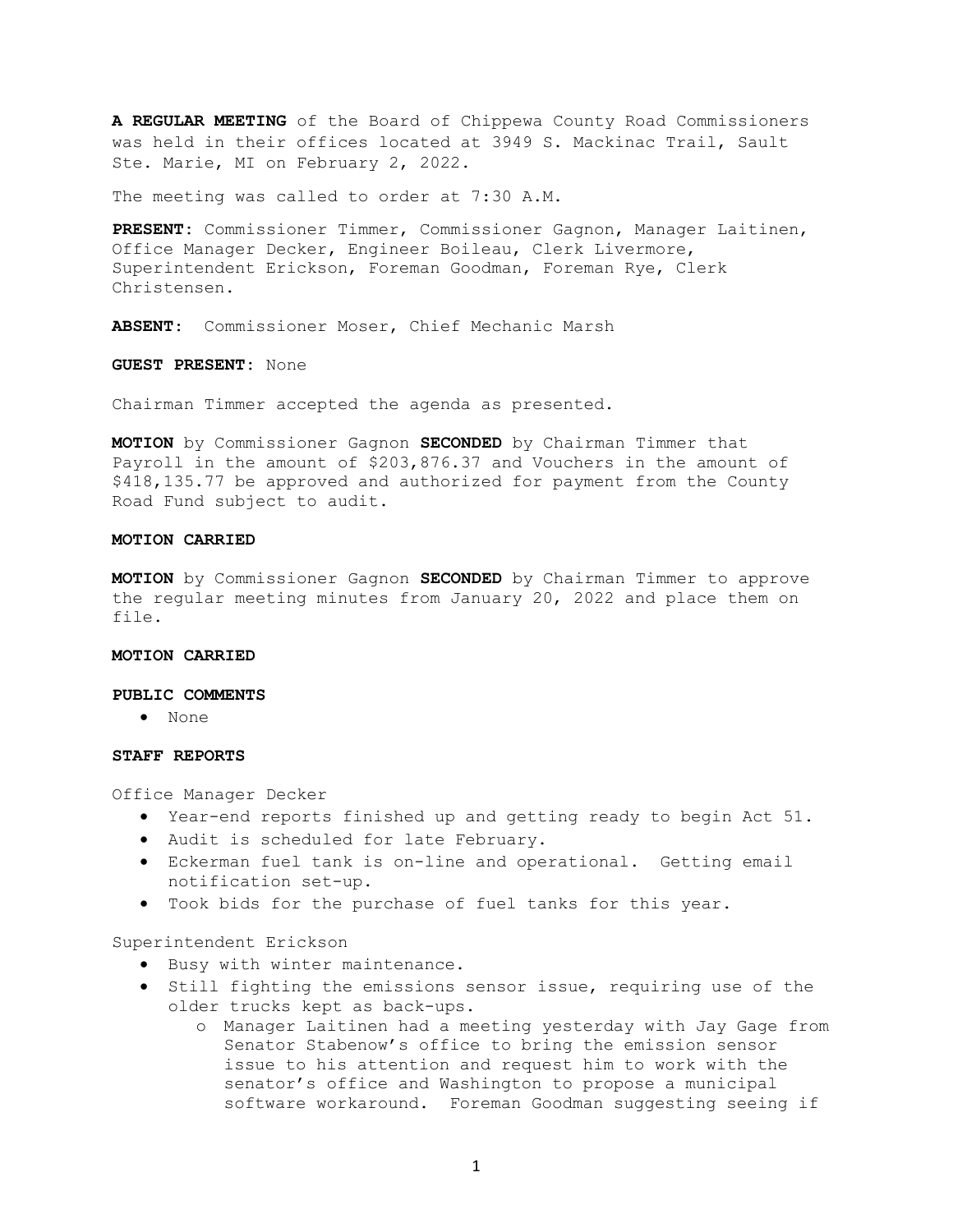our fleet would qualify for an "Emergency Vehicle" exemption. Manager Laitinen will follow-up.

Foreman Goodman

 Thanked the crew for doing a good job at keeping up the winter maintenance demands experienced this year and for covering for each other as time off has been needed.

Foreman Rye

 Thanked the crew for pulling together to get the job done while they have been short-handed.

Engineer Boileau

- Working on local projects to get them ready to let for bid.
- Working with Ship Wreck Society on some paperwork.
- This month will be attending several conferences.

Clerk Christensen

Catching up from a week off.

Union President Cheney

Nothing New.

Payroll/H.R./Board Clerk Livermore

- Attending UP Road Builders.
- Attended first meeting with the group of the State Maintenance Inflationary Factor. This is a sub-committee of the Negotiating Committee. A preliminary spreadsheet has been shared. Each of the representatives have been asked to review it and plug-in their agency's numbers to see the effect. More to come as we work.
- As a member of the Board for the Federal Employees Credit Union, I was made aware of possible equipment grant opportunities through the USDA. Looking into the information and hope to speak with a couple of western counties regarding their experience with the program while at UP Road Builders.

Chief Mechanic Marsh

. No Report.

# MANAGER'S REPORT

- Prepping for UP Road Builders. As president, responsible to Emcee the event.
- Attended Straits Area Council yesterday. The nominations for CRA Committees were done and there should be significant representation by CCRC.
- The other part of the meeting with Jay Gage included a request to identify an avenue for additional funding to coordinate a